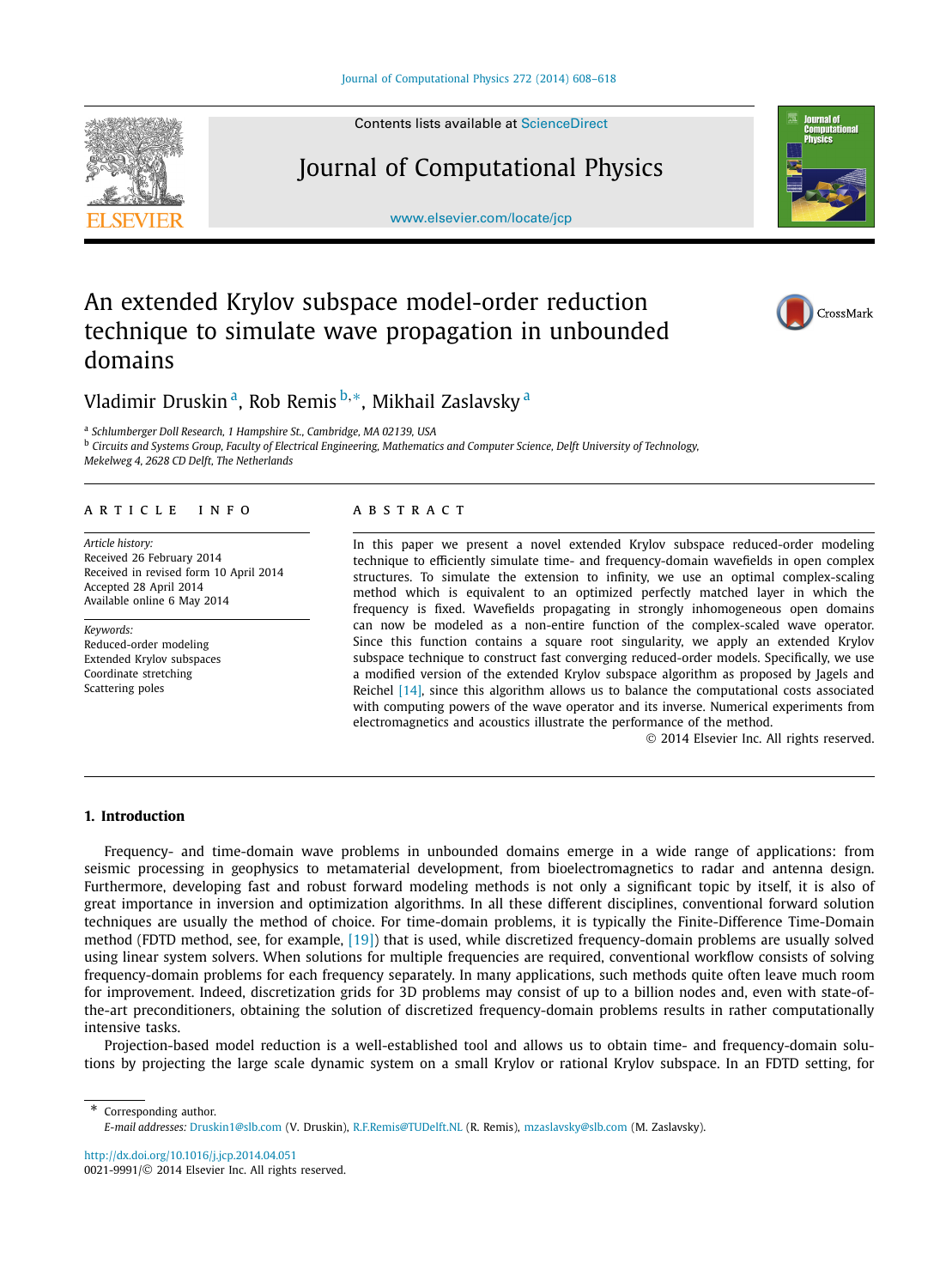example, optimal time steps can be determined, though rather implicitly, via polynomial Krylov subspace (PKS) projection methods. These Krylov methods have been shown to provide significant speed up for lossy diffusion-dominated problems, e.g., for the diffusive Maxwell equations (see [\[21\]\)](#page-10-0). For lossless problems, however, e.g. wave problems in lossless media on bounded domains, such an optimality hardly provides any acceleration compared with time-stepping at the Courant limit [\[4\].](#page-10-0)

The principal difference between wave problems in bounded and unbounded domains is that the latter one is essentially lossy. Indeed, loosely speaking, infinity acts like an absorber and for any bounded subdomain there is no wave permanently traveling inside it without energy loss. Therefore, an attempt to construct a Krylov subspace projection method to speed up the solution of such problems is not hopeless. In fact, two of the authors showed that for wavefield problems on unbounded domains, standard polynomial Krylov methods may indeed outperform FDTD on large time intervals provided we respect the delicate spectral properties of the corresponding continuous problem (see [\[7\]\)](#page-10-0). To be more precise, in any practical implementation the domain of computation is necessarily bounded and boundary conditions have to be imposed for domain truncation. If selfadjoint boundary conditions (Dirichlet boundary conditions, for example) are used then the solution to a selfadjoint problem with a continuous spectrum is approximated by a solution to a selfadjoint problem with a discrete spectrum. In the latter case, the solution consists of an infinite summation of periodic eigenfunctions that do not decay. Enlarging the domain of computation does not help, since the eigenfunctions remain periodic and do not show any attenuation. For general sources, polynomial Krylov methods used on discretized bounded domains with selfadjoint boundary conditions cannot outperform FDTD running at the Courant limit. However, for non-selfadjoint boundary conditions that simulate the extension to infinity, polynomial Krylov methods may outperform FDTD on large time intervals. This can be explained by considering the scattering poles expansion of a wavefield *u* satisfying the wave equation on an unbounded domain [\[15\].](#page-10-0) In particular, Lax and Phillips showed that for any fixed point in  $\mathbb{R}^n$ , *n* odd, the solution  $u(t)$  can be expanded for large *t* in a sum of time-exponential modes. These modes decay exponentially in time and correspond to the so-called scattering resonances. The resonances are the poles of the resolvent for the wave equation and are located on the second Riemann sheet of the square root function. In practice, only a finite number of the corresponding modes essentially contribute to the solution for large *t*. Consequently, polynomial Krylov methods may outperform FDTD for large times if we can capture these resonant poles via a Krylov subspace method.

The scattering poles can be found by truncating the domain of interest via complex coordinate scaling also known as Aguilar–Balslev–Combes–Simon theory [\[12\].](#page-10-0) This coordinate stretching technique was introduced in the 1970s and is since then used extensively in atomic and molecular physics to calculate energies, widths, and cross-sections of open quantum systems. The technique coincides with Berenger's perfectly matched layer (PML, [\[2\]\)](#page-10-0) using a fixed frequency for coordinate stretching. The problem with complex scaling is, however, that resonances and anti-resonances of the system are found simultaneously resulting in instability of the traditionally computed solution via a sin or cos function of the operator. Two of the authors resolved this issue in [\[7\]](#page-10-0) by introducing a so-called stability-corrected exponential function that depends on the square root of the wave operator. Any type of Krylov subspace method can now be applied and we split them into two groups depending on the application. The first group targets to applications where the offline cost of constructing the subspace is more important compared to the online cost of subsequent projection. For example, as a stand-alone forward solver, the latter cost is typically negligible. *Polynomial* Krylov subspace methods can be quite competitive here in terms of computation time, especially when the frequency range doesn't include small frequencies. However, when applied within an inversion/optimization framework, not only the forward problem solution is required but also the derivatives with respect to the parameters that are being optimized or inverted. Depending on the number of these parameters, the computation of the derivatives can make the projection cost dominating. For these applications, multiple solutions of the problem are required, and the same reduced order model can be reused for this purpose. In this case, it is beneficial to construct a subspace of smaller size for a given accuracy even at a larger offline cost. We put the methods of this kind into the second group. Taking this into account, we note that for non-entire operator functions (such as the stability-corrected operator function considered here), *polynomial* Krylov subspace methods are known to be not the best choice in terms of convergence speed. Indeed, *rational* Krylov subspace (RKS) methods are known to be much better suited for non-entire functions (see, e.g., [\[5\]\)](#page-10-0). Moreover, it has recently been shown that RKSs are beneficial for the solution of regular enough wave problems on bounded domains [\[9\].](#page-10-0)

In this paper, we follow the approach based on the stability-corrected exponential function and construct optimal rational field approximants via a so-called Extended Krylov Subspace Method (EKSM). This Krylov method generates field approximations using both positive and negative matrix powers and produces rational field approximants with restricted poles at the origin and at infinity. The original EKSM of [\[5\]](#page-10-0) allowed for short recursions and a structured projection matrix only for a fixed number of positive or negative matrix powers. More flexible EKSM modifications, allowing for sequences of nested extended subspaces with increasing positive and negative matrix powers, were suggested in [\[18,13\].](#page-10-0) Here we use a modified version of the algorithm proposed in  $[13]$ , since it allows for an arbitrary ratio between positive and negative matrix powers. We illustrate the performance of our proposed solution technique in Section [5,](#page-6-0) where we present a number of numerical experiments related to the solution of the wave equation and solutions of Helmholtz's equation for a wide range of frequencies. In our experiments for time-domain problems, we show that our solution technique significantly outperforms polynomial Krylov subspace projection in terms of subspace dimension, while for Helmholtz's equation we show that with the PKS method we obtain solutions for a complete frequency range at the cost of an unpreconditioned linear solver applied to the problem with the smallest frequency. Our results clearly show that EKS significantly outperforms a polynomial Krylov approach when solutions for small frequencies are required.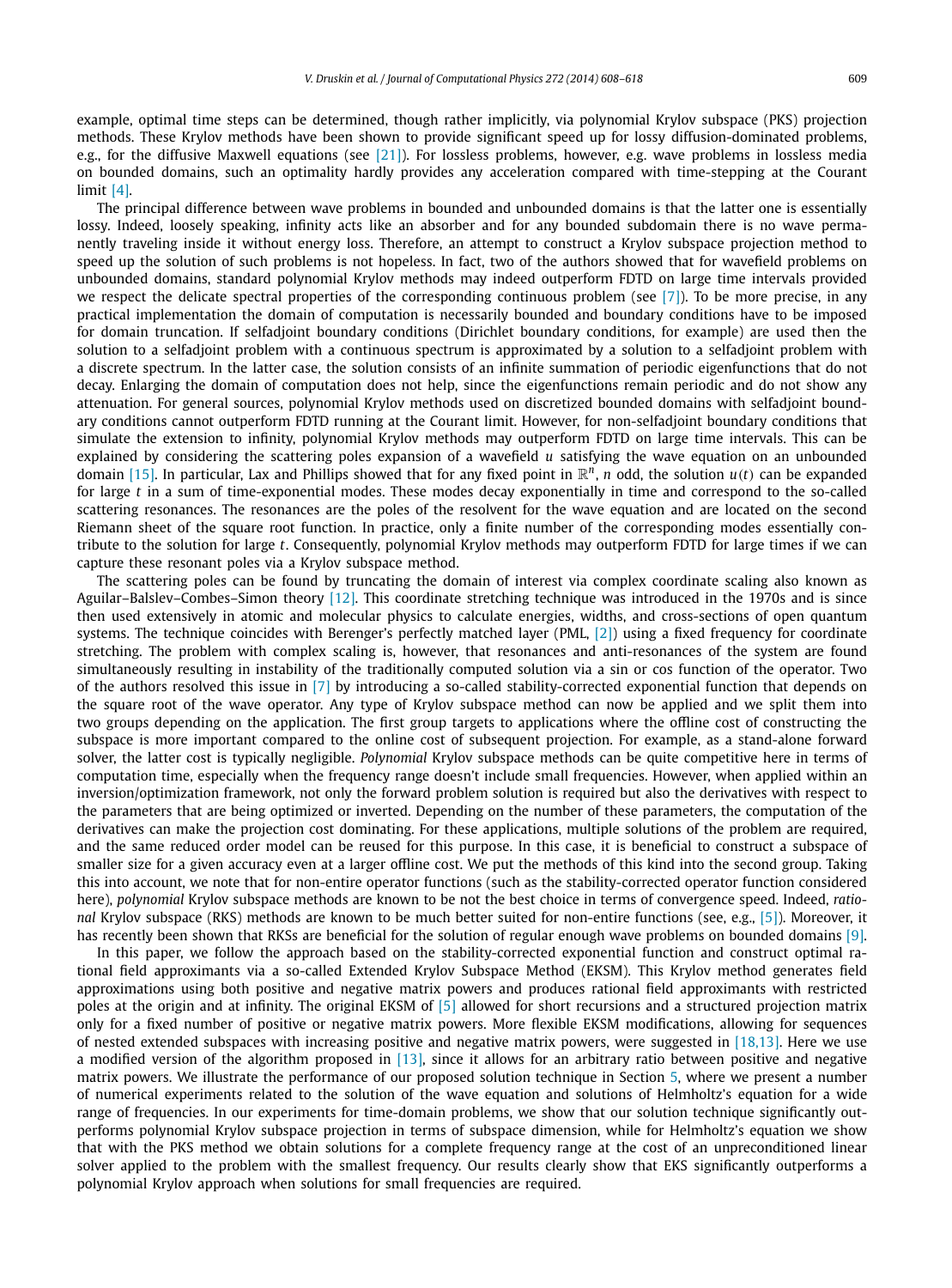#### <span id="page-2-0"></span>**2. Problem formulation and polynomial Krylov subspace projection**

Let us consider the hyperbolic initial value problem

$$
Au + u_{tt} = 0 \quad \text{with } u|_{t=0} = 0 \text{ and } u_t|_{t=0} = b \tag{1}
$$

for  $t \geq 0$ . Its frequency-domain counterpart is

$$
Au + s^2 u = b. \tag{2}
$$

In these equations, *A* is a selfadjoint nonnegative partial differential equation operator on an unbounded domain having an absolutely continuous spectrum. The solution of Eq. (1) can be written in terms of operator functions as

$$
u(t) = \eta(t)A^{-1/2}\sin(A^{1/2}t)b,
$$
\n(3)

where  $\eta(t)$  is the Heaviside unit step function and  $A^{1/2}$  is a principal square root of operator A (see [\[17\]\)](#page-10-0). In [\[7,3\]](#page-10-0) we discretized the above partial differential equation on a uniform second-order grid and used Zolotarev's optimal rational approximation of the square root to implement an optimal complex scaling method for domain truncation. (The optimal scaling approach of  $[7]$  deals with propagative modes only, while in  $[3]$  a more advanced implementation is presented in which evanescent and propagative modes are taken into account simultaneously.) Writing the resulting system as

$$
\tilde{A}_N u_N + u_{N;tt} = 0 \quad \text{with } u_N|_{t=0} = 0 \text{ and } u_{N;t}|_{t=0} = b_N,
$$
\n(4)

where the tilde indicates that complex-stretching has been applied and the subscript *N* signifies that we are dealing with a discretized system, it is tempting to take the solution

$$
u_N(t) = \eta(t)\tilde{A}_N^{-1/2}\sin(\tilde{A}_N^{1/2}t)b_N
$$
\n<sup>(5)</sup>

as an approximation to the exact solution as given by Eq.  $(3)$ . The approximation of Eq.  $(5)$  is unstable, however, since the eigenvalues of  $\tilde{A}_N$  approximate both the resonances and the anti-resonances of the system. Therefore  $sin(\tilde{A}_N^{1/2}t)$  increases exponentially as  $t$  increases and  $u_N$  is unstable.

Similarly, important frequency-domain field properties are lost if we take

$$
u_N(s) = \left(\tilde{A}_N + s^2 I\right)^{-1} b_N \tag{6}
$$

as an approximation to  $u(s)$ . In particular, the symmetry property  $u(\bar{s}) = \bar{u}(s)$  is broken and the limit  $\lim_{s\to 0} u_N(s)$  is not purely real as it should be, of course.

Fortunately, we can correct for these failures by exploiting the symmetry of the exact solution with respect to  $(-\tilde{A}_N)^{1/2}$ and  $(-\tilde{A}_N)^{1/2}$ , where the overbar denotes complex conjugation. Specifically, setting

$$
B_N = (-\tilde{A}_N)^{1/2} \tag{7}
$$

and taking the principle value for the square root, a stabilized approximation to the continuous open problem of Eq.  $(1)$  is given in [\[7\]](#page-10-0) by

$$
\tilde{u}_N(t) = -\eta(t) \operatorname{Re} \left[ B_N^{-1} \exp(-B_N t) \right] b_N. \tag{8}
$$

This approximation is unconditionally stable because of the principle value convention. We note that if we replace  $\tilde{A}_N$  by A in Eq. (8), then the expression for the stability-corrected field becomes identical to the operator function expression for *u* in Eq.  $(3)$ . In addition, by applying a Laplace transform to Eq.  $(8)$ , we obtain the frequency-domain result

$$
\tilde{u}_N(s) = -\frac{1}{2} \Big[ B_N^{-1} (B_N + sI_N)^{-1} + \overline{B}_N^{-1} (\overline{B}_N + sI_N)^{-1} \Big] b_N,
$$
\n(9)

where  $I_N$  is the identity matrix of order  $N.$  This stability-corrected field satisfies the symmetry property  $\tilde u_N(\bar s)=\bar{\tilde u}_N(s)$  and becomes purely real as *s* → 0. We note that for frequency-domain wave fields operating at an angular frequency *ω* we take *s* = i*ω*.

Having the stability-corrected field approximations available, we can now construct polynomial reduced-order models in the usual way. In particular, the models are drawn from the Krylov subspace

$$
\mathbb{K}_m = \text{span}\{b_N, \tilde{A}_N b_N, \tilde{A}_N^2 b_N, \dots, \tilde{A}_N^{m-1} b_N\}
$$
\n(10)

and are obtained by following a Petrov–Galerkin procedure. We remark that a basis for  $K_m$  can be generated very efficiently via a Lanczos-type algorithm using a short three-term recurrence relation, since matrix  $\tilde{A}_N$  is essentially complex-symmetric (see Section [4\)](#page-4-0). Furthermore, the error of the reduced-order models based on the Krylov space of Eq. (10) is of the same order as the error of the PML discretization in  $\tilde{A}_N$  on the frequency interval of the signal. Finally, we note that at each Lanczos iteration we need matrix  $\tilde{A}_N$  only to form matrix–vector products and a single Lanczos iteration requires approximately the same amount of work as a single FDTD iteration. Further details can be found in [\[7\],](#page-10-0) where it is also shown that the reduced-order models generated in this way eventually do indeed outperform FDTD on large time intervals.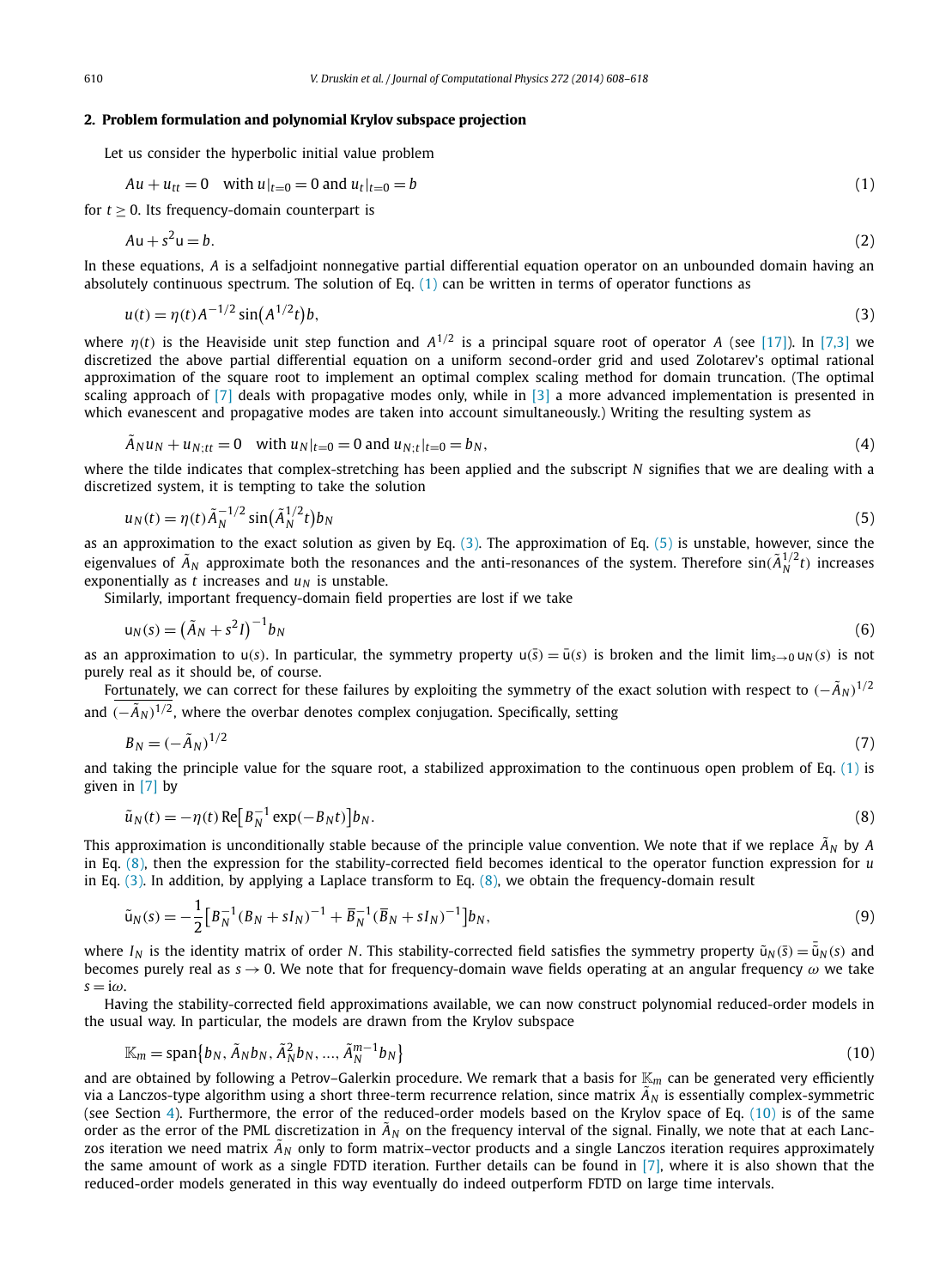#### **3. Extended Krylov subspace reduced-order models**

Given that the stability-corrected field approximations of Eqs.  $(8)$  and  $(9)$  have a square root singularity, we observe that the reduced-order models taken from the Krylov subspace of Eq. [\(10\)](#page-2-0) may not provide us with the fastest convergence. The reason is that models taken from this space are polynomial field approximations, but rational functions are usually much better at approximating functions near singularities (see [\[20\]\)](#page-10-0). This then naturally leads us to consider rational Krylov subspaces for stability-corrected field approximations. However, the main drawback of utilizing rational Krylov spaces is that large shifted systems of equations (Helmholtz systems) need to be solved to generate bases for these spaces. Without any effective preconditioners, this may simply be unfeasible.

To handle the square root singularity, we therefore resort to the extended Krylov subspaces

$$
\mathbb{K}_{m_1,m_2} = \text{span}\{\tilde{A}_N^{-m_1+1}b_N, \dots, \tilde{A}_N^{-1}b_N, b_N, \tilde{A}_Nb_N, \dots, \tilde{A}_N^{m_2-1}b_N\}.
$$
\n(11)

An extended Krylov subspace can be seen as a special case of a rational Krylov subspace with one expansion point at zero and one at infinity. Obviously, the action of  $\tilde{A}_N^{-1}$  on a vector is required to generate a basis for such a space. This essentially amounts to solving a Poisson-type equation for which efficient solution techniques are available [\[10\].](#page-10-0) Computing matrix– vector products with the inverse of the system matrix is generally still more expensive than computing matrix–vector products with the system matrix itself. Therefore, from a computational point of view, we prefer to deal with extended Krylov subspaces  $K_{m_1,m_2}$  with  $m_1 < m_2$ . In addition, the basis vectors should be constructed via short term recurrence relations, since storage of all basis vectors is generally not practical for large-scale real-world problems.

In the original EKS method as introduced for Hermitian matrices in  $[5]$ , the number of inverse powers  $m_1$  is fixed and nested subspaces

$$
\mathbb{K}_{m_1,1}\subset\mathbb{K}_{m_1,2}\subset\ldots\subset\mathbb{K}_{m_1,m_2}
$$

are recursively generated via short term recurrence relations. Furthermore, it is shown that for the matrix square root and  $m_2 = m_1$ , the number of iterations required for convergence of the EKS reduced-order models is of  $O(\sqrt[4]{\|A_N\|\|A_N^{-1}\|})$ . We stress that this estimate holds for Hermitian matrices  $A_N$  and diagonal  $(m_1 = m_2)$  subspaces only. Generating a basis for such spaces obviously requires an equal number of iterations with the system matrix and its inverse. For poorly conditioned operators  $A_N$ , the size of EKS can be rather large: in our numerical examples below it reaches an order that runs into the thousands. As was shown in  $[6]$ , for Hermitian problems an RKS approach with optimally chosen shifts allows us to reduce the size of the subspace significantly thanks to the logarithmic dependence of the error bound on the condition number of *AN* . For the non-Hermitian case, an adaptive approach (see [\[8\]\)](#page-10-0) can be employed, however, it requires multiple solves of frequency-domain problems for nonzero frequencies which is a rather computationally intensive task by itself.

In the EKS method proposed in [\[18\],](#page-10-0) again a diagonal extended Krylov subspace is considered, but this time the sequence of nested subspaces

$$
\mathbb{K}_{1,1} \subset \mathbb{K}_{2,2} \subset \ldots \subset \mathbb{K}_{m_1,m_1}
$$

is generated via short recurrence relations. The method converges at a rate as predicted by theory, but its computational costs are very large.

In [\[13,14\],](#page-10-0) Jagels and Reichel developed a more generalized approach in which the sequence of subspaces

$$
\mathbb{K}_{1,i+1} \subset \mathbb{K}_{2,2i+1} \subset ... \subset \mathbb{K}_{k,ki+1}
$$

is generated again via short term recurrences. Here, *i* is an integer that allows us to optimize the computational costs. In particular, since matrix–vector products with the system matrix are usually more easily computed than matrix–vector products with its inverse, it may be advantageous to apply the extended Krylov approach of Jagels and Reichel, since the number of iterations with the system matrix is essentially *i* times larger than the number of iterations *k* that are carried out with the inverse of the system matrix. Different values of *i* do produce different extended Krylov subspace sequences, however, and the reduced-order models based on these spaces may have different approximating properties. Furthermore, the Krylov projection matrix is a pentadiagonal matrix of order  $k(i + 1)$  with a block-tridiagonal structure and consequently the EKS reduced-order models can be evaluated very efficiently.

In this paper, we use a variant of the extended Krylov scheme as proposed by Jagels and Reichel to construct EKS reduced-order models for wavefield problems in open domains. We exploit the complex symmetric structure of the system matrix to generate a basis of the extended Krylov space K*k,ki*+1. The basis vectors are complex orthogonal by construction and can be computed via short term recurrence relations. This scheme is presented in Section [4](#page-4-0) and provides us with an extended Krylov decomposition of the system matrix  $\tilde{A}_N$ . The computed decomposition then allows us to construct the EKS reduced-order models for the stability-corrected field approximation of Eqs. [\(8\)](#page-2-0) and [\(9\).](#page-2-0)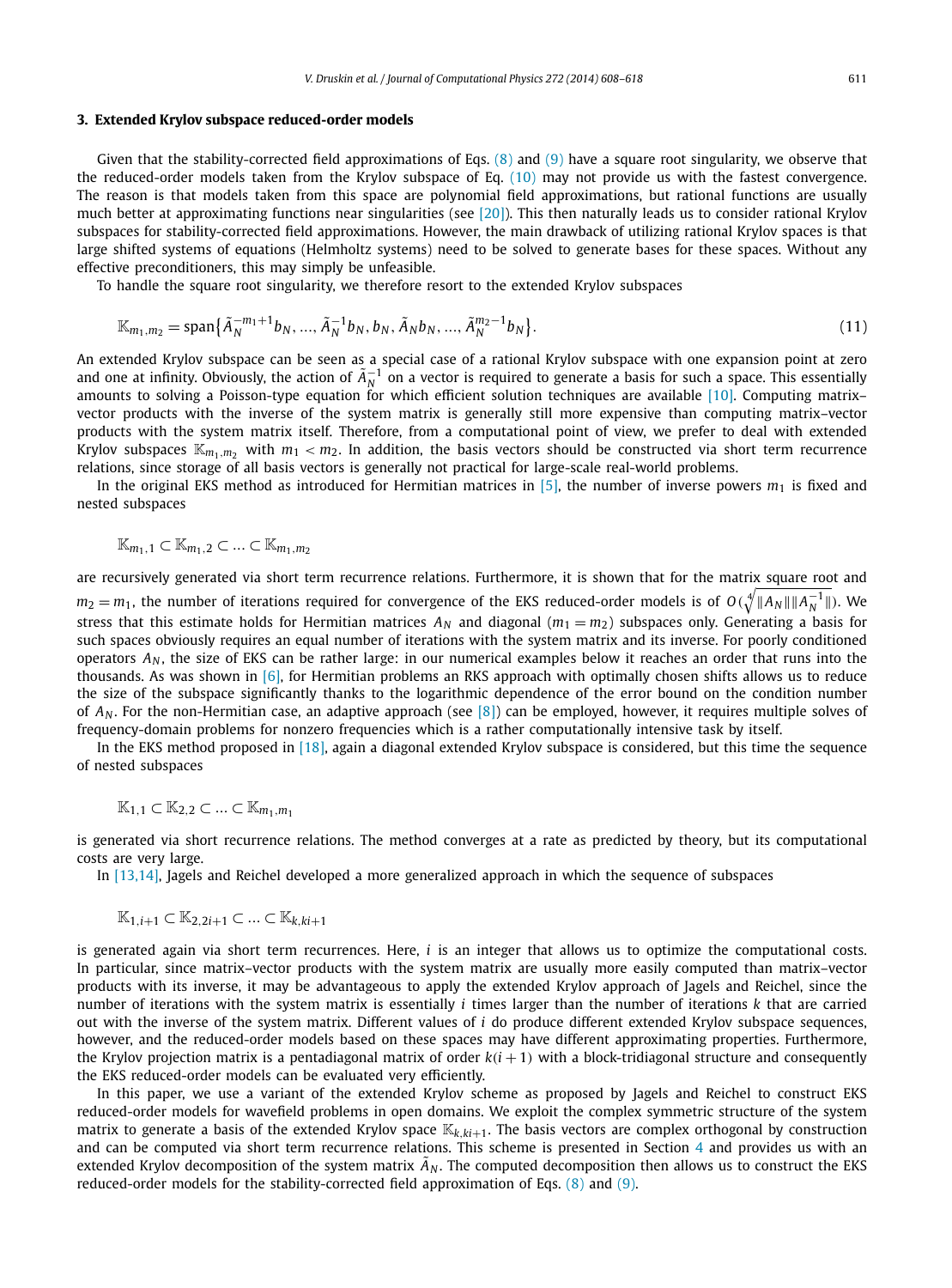#### <span id="page-4-0"></span>**4. Extended Krylov subspace algorithm**

As mentioned above, we are interested in constructing EKS reduced-order models for wavefield quantities in unbounded domains that satisfy the wave equation with variable coefficients. To be specific, let us consider wavefields propagating in two- or three-dimensional unbounded domains. In the interior, we discretize the wave equation on an equidistant secondorder grid and use optimal Zolotarev complex-scaling to simulate the extension to infinity. We do not provide any details about this discretization process here, since it is completely described in  $[7,3]$ . We do mention, however, that our approach is not limited to second-order schemes in the interior. Other higher-order discretization schemes can be used as well. In fact, since the optimal scaling-method has spectral accuracy, it would be preferable to use a discretization scheme that has spectral accuracy in the interior as well. High-order spectral methods can be applied for example (see [\[11\]\)](#page-10-0) or optimal grids for interior domains as described in [\[1\].](#page-10-0) Since our focus is on constructing EKS reduced-order models, we use a straightforward second-order accurate scheme for simplicity only.

After the discretization procedure, we arrive at the semi-discretized system of Eq. [\(4\).](#page-2-0) Due to complex-scaling, the system matrix  $\tilde{A}_N$  belongs to  $\mathbb{C}^{N\times N}$  and is not selfadjoint (Hermitian). It does, however, satisfy the symmetry relation

$$
\tilde{A}_N^T M = M \tilde{A}_N,\tag{12}
$$

where *M* is a diagonal matrix with products of the spatial stepsizes and medium parameters on its diagonal (for details, see [\[7\]\)](#page-10-0). Note that matrix *M* is not positive definite and does not even belong to  $\mathbb{R}^{N \times N}$ , since the optimal stepsizes used for complex-scaling are complex.

Introducing now the bilinear form

$$
\langle x, y \rangle = y^T M x \tag{13}
$$

we have  $\langle \tilde{A}_N x, y \rangle = \langle x, \tilde{A}_N y \rangle$  for any  $x, y \in \mathbb{C}^N$  and two (nonzero) vectors x and y belonging to  $\mathbb{C}^N$  are said to be complex orthogonal if  $\langle x, y \rangle = 0$ . Finally, we stress that Eq. (13) does not define an inner product, since *M* is not positive definite.

Given the symmetry of matrix  $\tilde{A}_N$ , we can now generate a complex orthogonal basis for  $\mathbb{K}_{k,k,i+1}$  by modifying the orthogonalization algorithm for K*k,ki*+<sup>1</sup> and real symmetric matrices of Jagels and Reichel [\[13,14\].](#page-10-0) In particular, if we replace the inner products for vectors from  $\mathbb{R}^N$  by the bilinear form of Eq. (13), we arrive at an algorithm that generates a complex orthogonal basis of the Krylov space  $\mathbb{K}_{k,k,i+1}(\tilde{A}_N, b_N)$ , where each basis vector has a Euclidean norm equal to one. With  $\|\cdot\|$ denoting the Euclidean norm, the algorithm is as follows:

#### **Algorithm** Complex Orthogonalization Process for  $\mathbb{K}_{k,ki+1}(\tilde{A}_N, b_N)$ .

```
Input: k, i, and source vector b<sub>N</sub>Output: complex orthogonal basis \{v_j\}_{j=-k}^{k+1} of \mathbb{K}_{k,ki+1}(\tilde{A}_N, b_N)v_{-1} = 0;
\beta_0 = ||b_N||; v_0 = b_N/\beta_0; \delta_0 = \langle v_0, v_0 \rangle;
 for p = 0, 1, ..., k - 1 do
     u := \tilde{A}_N v_{-p};
     \alpha_{-p,ip} := \langle u, v_{ip} \rangle; u := u - \alpha_{-p,ip}/\delta_{ip}v_{ip};
     \alpha_{-p,-p} := \langle u, v_{-p} \rangle; u := u - \alpha_{-p,-p}/\delta_{-p}v_{-p};
     \beta_{ip+1} := ||u||; v_{ip+1} := u/\beta_{ip+1}; \delta_{ip+1} = \langle v_{ip+1}, v_{ip+1} \rangle;u := \tilde{A}_N v_{ip+1};\alpha_{ip+1,ip} := \langle u, v_{ip} \rangle; u := u - \alpha_{2p+1,ip}/\delta_{ip}v_{ip};
     \alpha_{ip+1,-p} := \langle u, v_{-p} \rangle; u := u - \alpha_{ip+1,-p}/\delta_{-p}v_{-p};
     \alpha_{ip+1,ip+1} := \langle u, v_{ip+1} \rangle; u := u - \alpha_{ip+1,ip+1}/\delta_{ip+1} v_{ip+1};
     \beta_{ip+2} = ||u||; v_{ip+2} = u/\beta_{ip+2}; \delta_{ip+2} = \langle v_{ip+2}, v_{ip+2} \rangle;
     for j = 3, ..., i do
         u := \tilde{A}_N v_{ip+j-1};\alpha_{ip+j-1,ip+j-2} := \langle u, v_{ip+j-2} \rangle; u := u - \alpha_{ip+j-1,ip+j-2}/\delta_{ip+j-2}v_{ip+j-2};
         \alpha_{ip+j-1,ip+j-1} := \langle u, v_{ip+j-1} \rangle; u := u - \alpha_{ip+j-1,ip+j-1}/\delta_{ip+j-1}v_{ip+j-1};
         \beta_{ip+j} := ||u||; v_{ip+j} = u/\beta_{ip+j}; \delta_{ip+j} = \langle v_{ip+j}, v_{ip+j} \rangle;end
      w := \tilde{A}_N^{-1} v_{i(p+1)};\delta<sup>i</sup>(p+1),−p := \langle W, V-p \rangle; W := W - \delta<sup>i</sup>(p+1),−p</sub>\langle \delta−pV-p;
     for j = 1, ..., i do
         \delta_{i(p+1),ip+j}:=\langle w, v_{ip+j}\rangle; \ w:=w-\delta_{i(p+1),ip+j}/\delta_{ip+j}v_{ip+j};end
     \beta<sub>−</sub>(p+1) = ||W||; v<sub>−(p+1</sub>) = w/\beta<sub>−(p+1</sub>); \delta<sub>−p+1</sub> = \langle v_{-p+1}, v_{-p+1} \rangle;
 end
```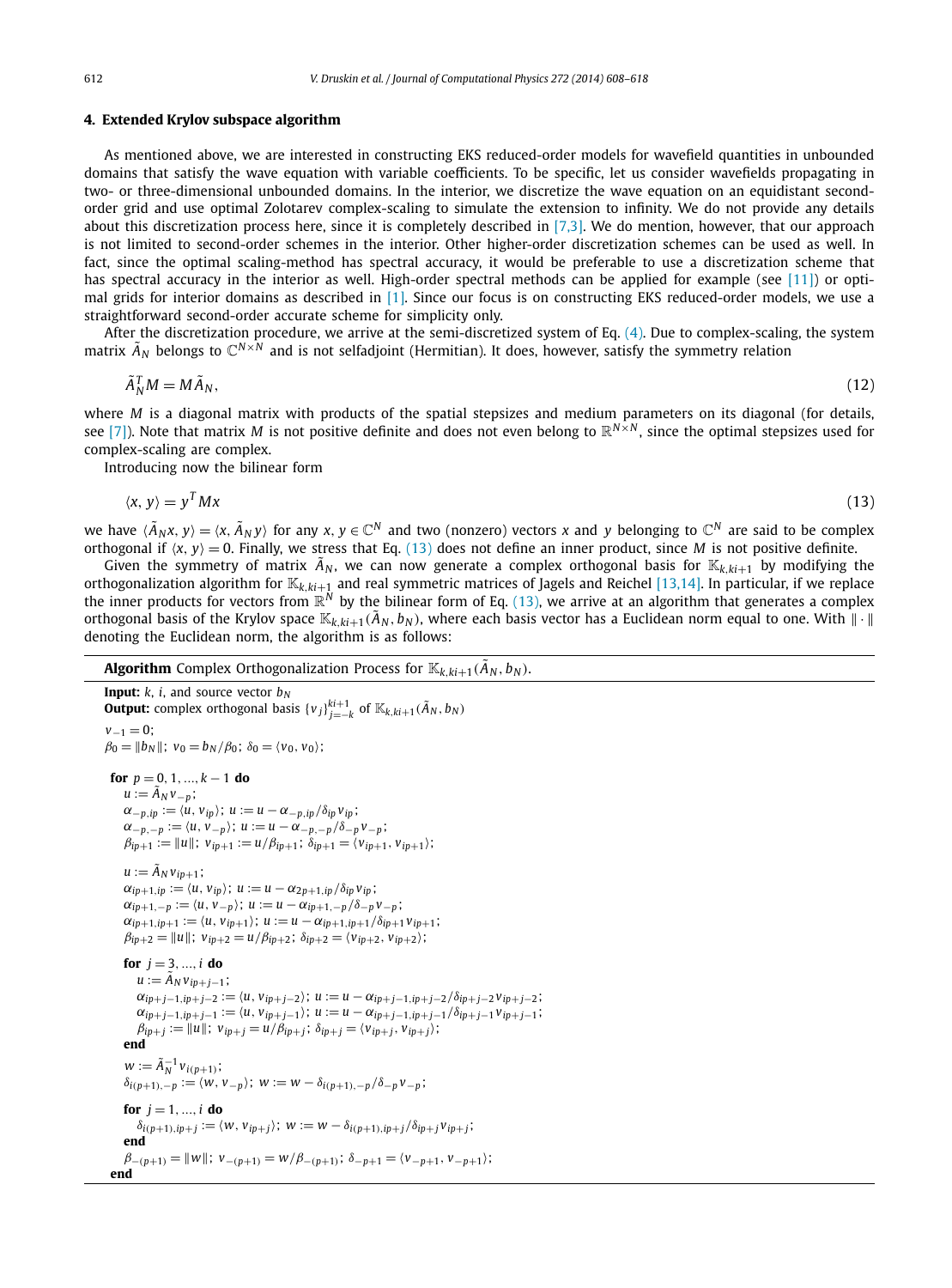<span id="page-5-0"></span>

**Fig. 1.** SEG/EAGE Salt model. Real (top) and imaginary (bottom) parts of solution for frequency 7.5 Hz computed using the BiCGStab and PKS solvers with 1600 matrix–vector multiplications and 1800 iterations, respectively. Both solutions are almost indistinguishable.

After a successful completion of this algorithm, we store the vectors of the generated basis in the *N*-by-*k(i* + 1*)* matrix

$$
V_{k(i+1)} = [v_0, v_1, ..., v_i, v_{-1}, ..., v_{-k+1}, ..., v_{ik}]
$$
\n(14)

and all iterations can be summarized into the equation

$$
\tilde{A}_N V_{k(i+1)} = V_{k(i+1)} H_{k(i+1)} + z_{k(i+1)} e_{k(i+1)}^T,
$$
\n(15)

where

$$
z_{k(i+1)} = h_{k(i+1)+1, k(i+1)}v_{-k} + h_{k(i+1)+2, k(i+1)}v_{ik+1}
$$

and  $h_{ij}$  is the  $(i, j)$  entry of matrix  $H_{k(i+1)}$ . Furthermore, matrix  $H_{k(i+1)}$  is a pentadiagonal matrix (see [\[13\]\)](#page-10-0) that satisfies

$$
D_{k(i+1)}H_{k(i+1)} = V_{k(i+1)}^T \tilde{A}_N V_{k(i+1)},
$$
\n(16)

where  $D_{k(i+1)}$  is diagonal matrix with entries  $\delta_0, \delta_1, ..., \delta_i, \delta_{-1}, ..., \delta_{-k+1}, ..., \delta_{ik}$ . The entries of matrix  $H_{k(i+1)}$  can be easily obtained in explicit form from the ones given in [\[13\].](#page-10-0)

Eq. (15) is the extended Krylov decomposition of the system matrix  $\tilde{A}_N$  and can be used to construct the EKS reducedorder models both in the time- and frequency-domain. Specifically, setting  $d = k(i + 1)$  and introducing

$$
B_d = \left(-D_d^{1/2} H_d D_d^{-1/2}\right)^{1/2},\tag{17}
$$

where again the principle value for the square root is taken, the time-domain EKS reduced-order model is given by

$$
\tilde{u}_d(t) = -\eta(t)\delta_0 \operatorname{Re}\left[V_d B_d^{-1} \exp(-B_d t)\right] e_1,\tag{18}
$$

where *e*<sup>1</sup> is the first column of the identity matrix of order *d*. Its frequency-domain counterpart is given by

$$
\tilde{u}_d(s) = -\frac{1}{2}\delta_0 \left[ V_d B_d^{-1} (B_d + sI_d)^{-1} + \overline{V}_d \overline{B}_d^{-1} (\overline{B}_d + sI_d)^{-1} \right] e_1.
$$
\n(19)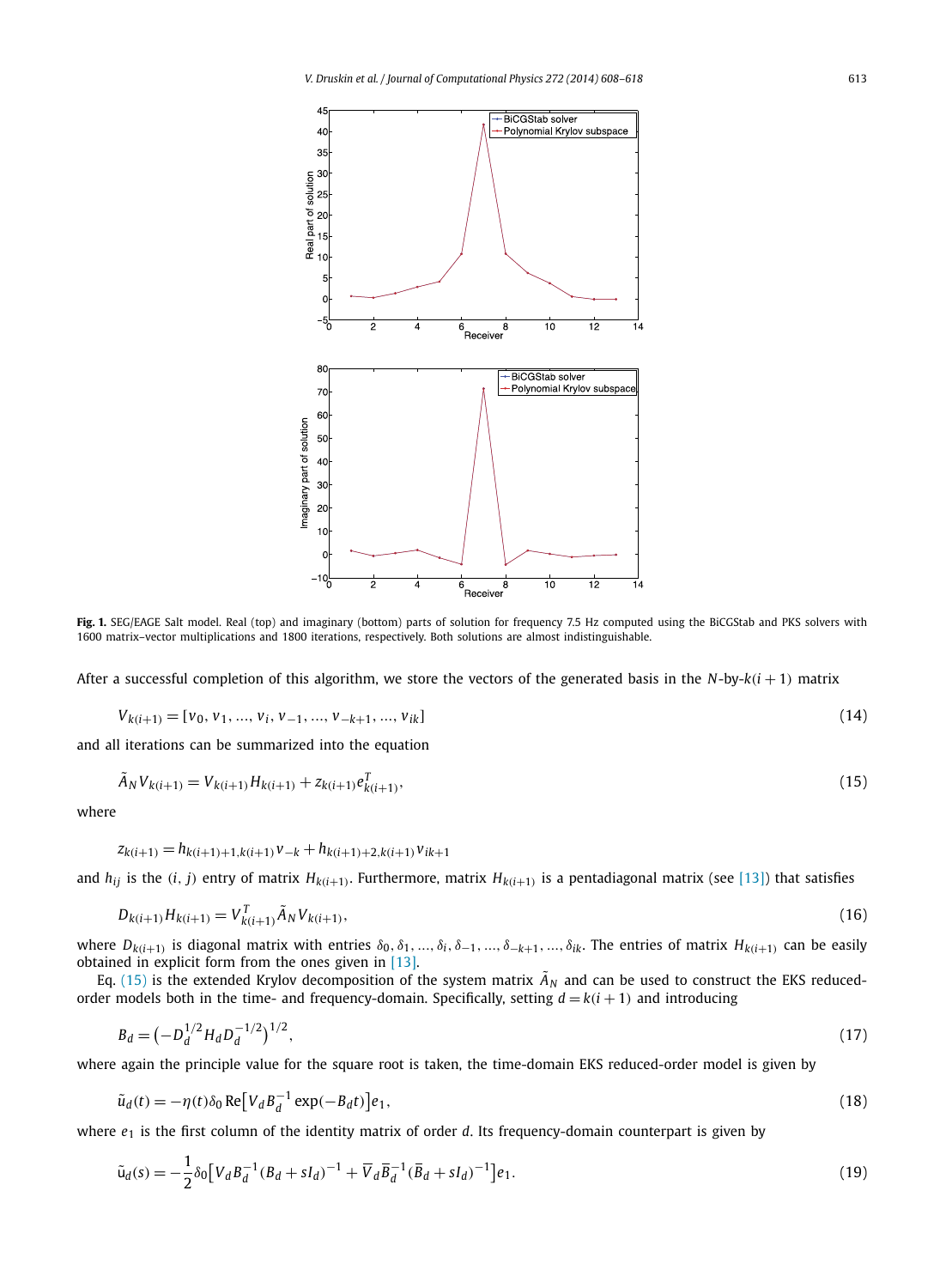<span id="page-6-0"></span>

Fig. 2. SEG/EAGE Salt model. Convergence rates for the problem with a fixed frequency of 7.5 Hz (top) and convergence behavior of PKS for a frequency range running from 2.5 Hz to 7.5 Hz (bottom). After 2000 iterations the solution has converged for high frequencies only, while after 3000 iterations the solution completely coincides with the exact solution on the entire frequency range.

#### **5. Numerical experiments**

To illustrate the performance of the EKS method in the time- and frequency-domain, two sets of experiments are presented. In the first set an acoustic wavefield problem in the frequency-domain is considered, while in the second set we consider an electromagnetic photonic waveguide problem in the time-domain.

For the acoustic problem, we have considered a 3D SEG/Salt model and benchmarked our solver against an independently developed unpreconditioned BiCGStab algorithm that is a competitive conventional iterative Helmholtz solver (see [\[16\]](#page-10-0) for details). Here we took the case  $m_1 = 1$  corresponding to PKS. [Fig. 1](#page-5-0) shows the solutions at different receiver locations for a fixed frequency of 7.5 Hz. Both the BiCGStab and PKS model reduction solutions coincide with each other very well. When comparing the number of iterations, we note that the PKS approach requires one matrix–vector multiplication per iteration, while BiCGStab needs two. Since this part constitutes the most computationally intensive part, it makes sense to compare the performance of the two methods in terms of matrix–vector multiplications rather than in terms of iterations. To this end, we have plotted the convergence rates of BiCGStab and model order reduction against the number of matrix–vector multiplications in Fig. 2 (top) again for a frequency of 7.5 Hz. We observe that for this single frequency problem both rates are rather close. In Fig. 2 (bottom), we plotted the convergence of Krylov approximations of a fixed order for different frequencies within a frequency range running from 2.5 Hz to 7.5 Hz. We observe that the solution obtained after 3000 iterations is virtually indistinguishable from the exact solution on the entire frequency range. On the other hand, after 2000 iterations the solution has converged for high frequencies only, while for small frequencies there is still a noticeable error. We remark that the BiCGStab-based approach converges similarly: convergence is faster for higher frequencies and slower for lower ones. At this point, we stress that the principal difference between the PKS method and BiCGStab is that the former approach obtains solutions for the whole given frequency range at the convergence cost of BiCGStab for the lowest frequency (from that range).

Subsequently, we consider what adding negative powers gives us in terms of performance. In [Fig. 3](#page-7-0) (top), we have plotted convergence curves (with respect to increasing  $k$ ) for approximants obtained using EKS  $\mathbb{K}_{k,k+1}$  for different values of fixed *i*  $(i = \infty$  corresponds to PKS) and for a frequency range that runs from 2.5 Hz to 7.5 Hz. From this figure it is clear that adding negative powers  $(i < \infty)$  visibly improves EKS convergence compared with the PKS method. In terms of computation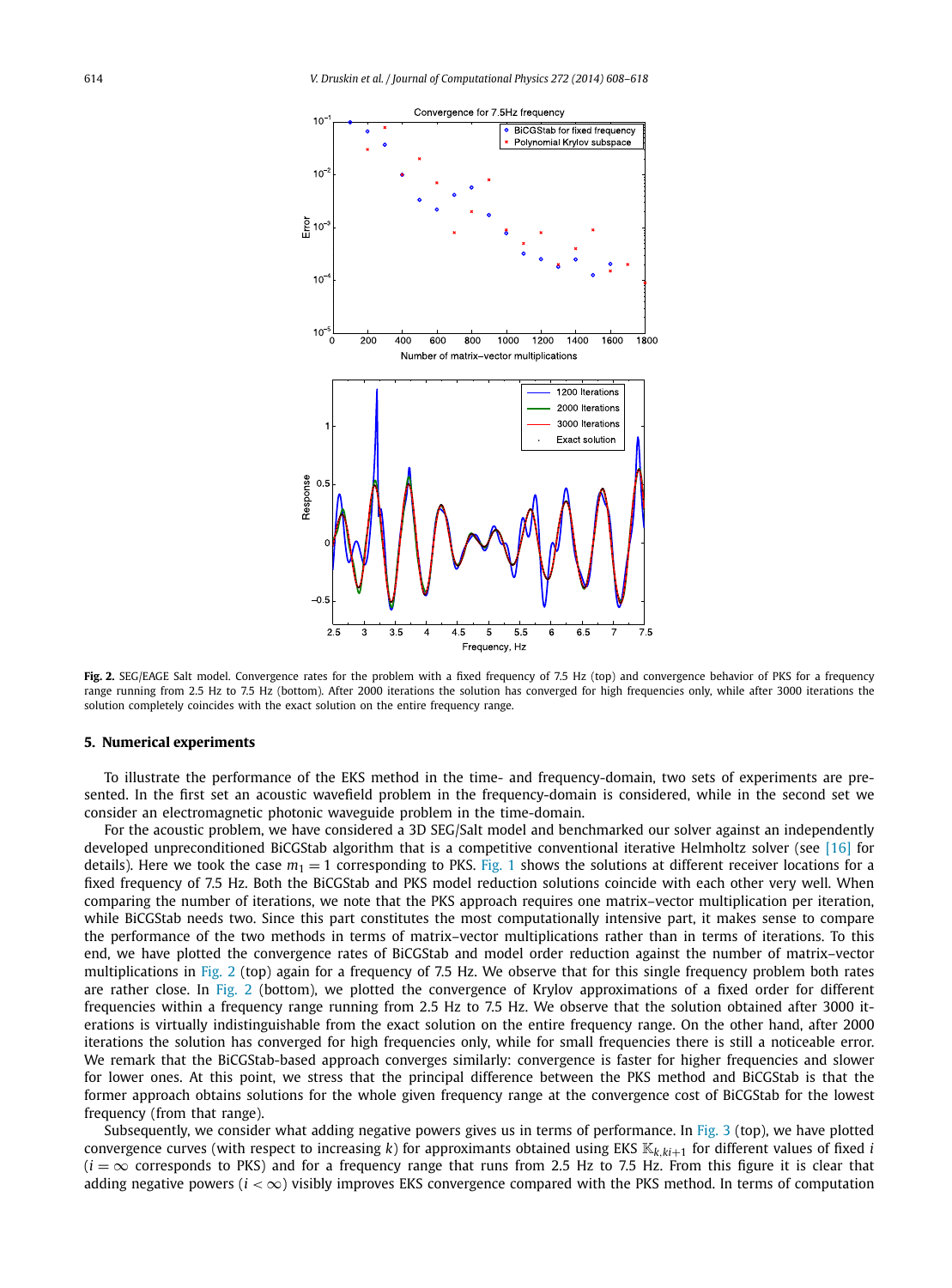<span id="page-7-0"></span>

Fig. 3. SEG/EAGE Salt model. Convergence of EKS for different values of *i* and for frequency ranges from 2.5 Hz to 7.5 Hz (top) and from 0.1 Hz to 7.5 Hz (bottom).

time, it took PKS 157 500 seconds (4500 iterations) to reach 10−<sup>4</sup> accuracy, while EKS with *i* = 3, *i* = 5, and *i* = 7 required 154 000 seconds (2300 iterations), 189 000 seconds (3000 iterations), and 156 000 seconds (300 iterations), respectively, to reach the same level of accuracy. From these experiments, it is clear that PKS converges faster for higher frequencies, while EKS improves convergence for smaller frequencies and, consequently, makes the convergence more uniform for the whole frequency range. This statement is confirmed in Fig. 3 (bottom), where we have plotted the convergence curves for the EKS method with the same subspace parameters as before, but this time for a frequency range that runs from 0.1 Hz to 7.5 Hz. We observe that PKS significantly slows down in this case, while EKS performs almost as efficient as for the narrower frequency range. For example, to reach a  $10^{-4}$  accuracy, it takes about the same time for EKS to converge, while PKS hardly reached 10−<sup>2</sup> accuracy in 525 000 seconds of computational time (15 000 iterations).

In our second set of experiments, we consider E-polarized time-domain electromagnetic wave field propagation in the two-dimensional configuration shown in [Fig. 4.](#page-8-0) This configuration was also considered in [\[7\],](#page-10-0) where the PKS method was used to compute the field distributions. We revisit this problem here so that we can compare the performances of EKS and PKS. As an independent check, we also compare our results with FDTD computations. Since FDTD is based on the first-order Maxwell system, we use a first-order formulation of the EKS method in our time-domain experiments as well.

The configuration of [Fig. 4](#page-8-0) consists of a set of dielectric rods with vacuum as a background medium. The rods have a relative permittivity of 11.56 and the distance *a* between the rods is approximately 0.58 μm. The radius of each rod is 0*.*18*a*. By removing rods inside this crystal we create a bend as is illustrated in [Fig. 4.](#page-8-0) A source is placed at the corner of the bend and we record the electric field strength halfway one of the bends. The source pulse is a modulated Gaussian with its spectrum essentially contained in the frequency interval  $9.8 \cdot 10^{14} \le \omega \le 1.44 \cdot 10^{15}$  rad/s, which coincides with the ideal frequency bandgap of this structure.

In [Fig. 5,](#page-8-0) we present the electric field response at the receiver location for a diagonal extended Krylov subspace  $(m_1 = m_2)$ after 100 iterations with the system matrix and 100 iterations with its inverse (black line). The field response obtained after 8197 iterations of the FDTD method run at the Courant limit is also shown in [Fig. 5.](#page-8-0) Clearly, the EKS reduced-order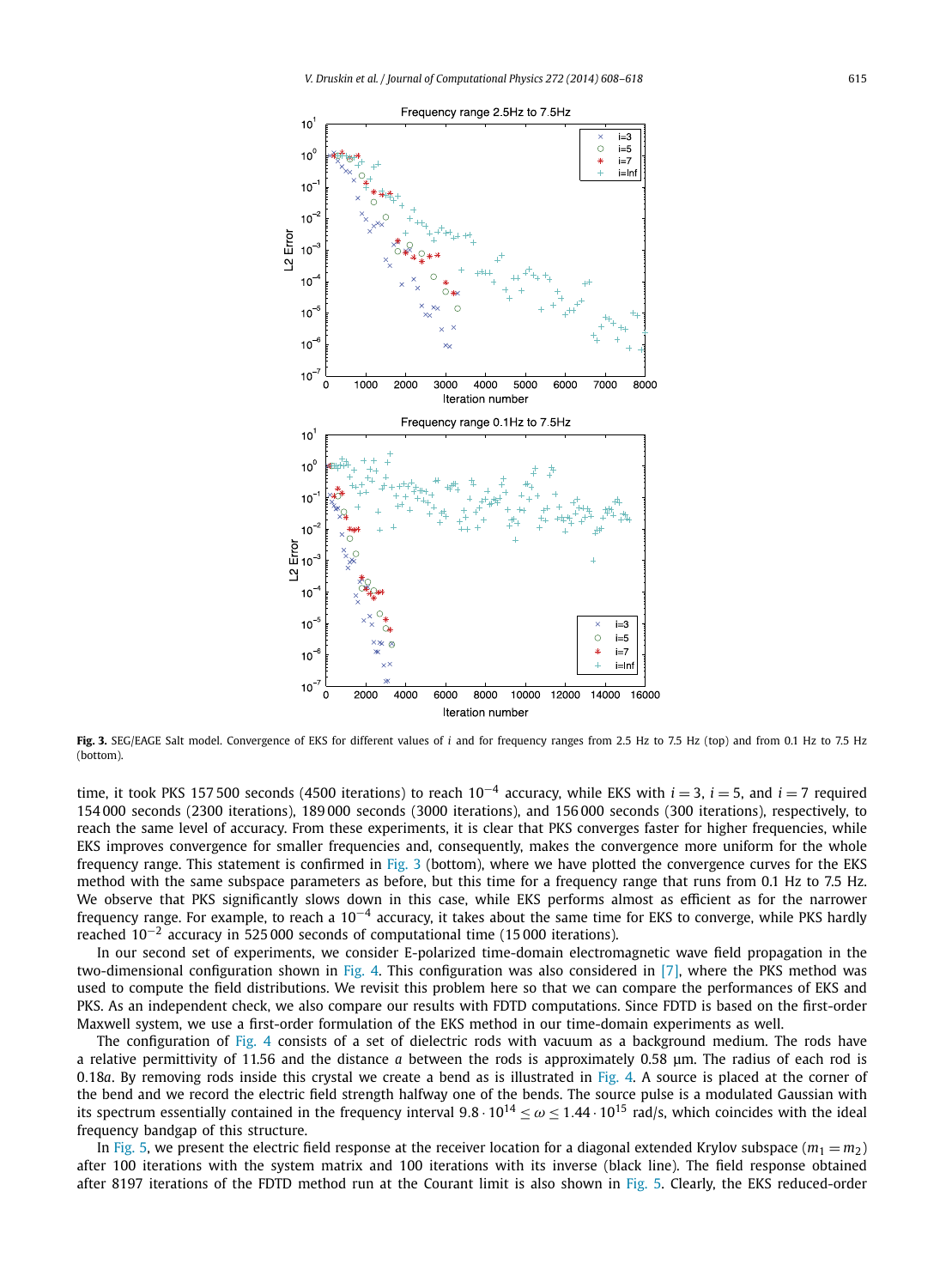<span id="page-8-0"></span>

Fig. 4. Crystal consisting of dielectric rods. The cross and the triangle indicate the location of the source and receiver, respectively. The rods have a relative permittivity of 11.56. The distance *a* between the rods is 0.58 μm and the radius of each rod is 0*.*18*a*.



Fig. 5. Electric field strength at the receiver location. Black line: diagonal EKS reduced-order model after 100 iterations with the system matrix and 100 iterations with its inverse. Grey line: FDTD simulation obtained after 8197 iterations at the Courant limit.

model has not converged yet on the time interval of interest. We therefore double the number of iterations and carry out 200 iterations with the system matrix and 200 with its inverse. The resulting EKS reduced-order model for the electric field strength is plotted in [Fig. 6](#page-9-0) along with the corresponding FDTD result. Even though there is some improvement, the reduced-order model still has not converged on our time interval of observation. Finally, carrying out 400 iterations with the system matrix and 400 with its inverse we obtain the reduced-order model as shown in [Fig. 7](#page-9-0) (black line). The model essentially overlaps with the FDTD result in this case and the number of iterations required by the EKS method is clearly much smaller than the number of FDTD iterations (800 for EKS, 8197 for FDTD). However, the amount of work that is involved at each iteration is not the same of course, since EKS requires matrix inversion, while FDTD does not. We therefore compare the computation times of both methods as well and find that FDTD requires 1764 seconds to solve this problem, while the EKS method requires only 888 seconds. In terms of offline costs, for this example we have achieved a speed up of approximately a factor of two compared with FDTD. If we compare this data with the results presented in [\[7\],](#page-10-0) we observe that EKS is actually slower than PKS in this case, since according to [\[7\],](#page-10-0) PKS requires only 606 seconds to solve this problem. However, the order of the PKS reduced-order model is 3000 (see [\[7\]\)](#page-10-0), which is much larger than the order of the EKS reduced-order model (which is 800). We conclude that for this problem both EKS and PKS are faster than FDTD. When reduction of the offline costs is important then PKS should be used, since it has the shortest computation time, but if the online costs are dominant then the EKS model should be used, since it provides us with the smallest reduced-order model.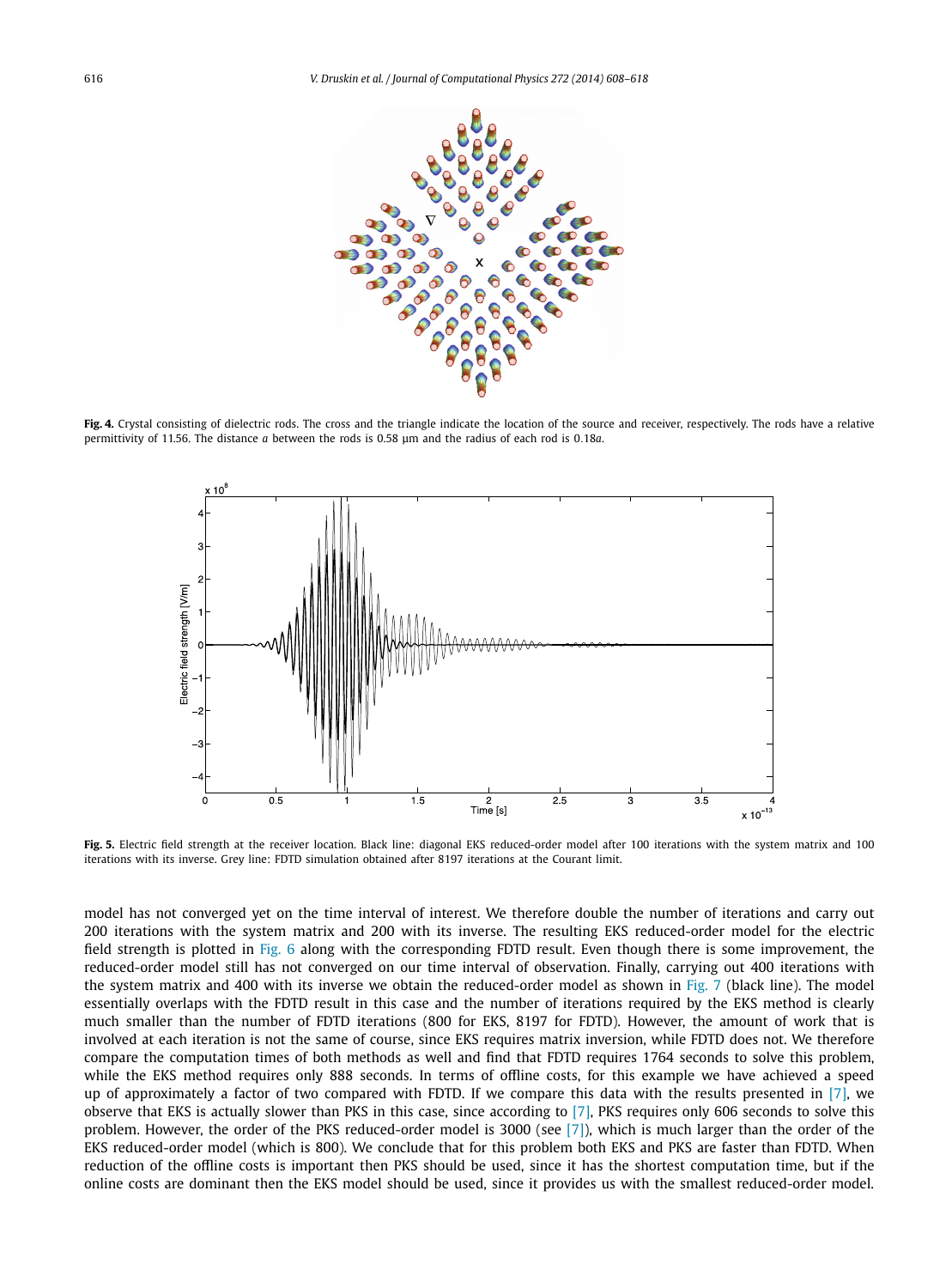<span id="page-9-0"></span>

Fig. 6. Electric field strength at the receiver location. Black line: diagonal EKS reduced-order model after 200 iterations with the system matrix and 200 iterations with its inverse. Grey line: FDTD simulation obtained after 8197 iterations at the Courant limit.



Fig. 7. Electric field strength at the receiver location. Black line: diagonal EKS reduced-order model after 400 iterations with the system matrix and 400 iterations with its inverse. Grey line: FDTD simulation obtained after 8197 iterations at the Courant limit.

### **6. Conclusions**

Based on model reduction techniques, we have developed a powerful tool for solving large-scale multi-frequency wave problems. The PKS method allows us to obtain wave field solutions on a whole frequency range at the cost of an unpreconditioned linear solver applied to the problem with the smallest frequency. Moreover, we have shown that EKSs significantly outperform the polynomial approach when solutions for small frequencies are required and we have demonstrated that the EKS approach allows for substantial dimensionality reduction in the time-domain. The time-domain models produced by EKS have a much smaller order than the models produced by PKS. On the other hand, subspace creation via EKS takes more time than subspace creation via PKS. Based on these findings, we conclude that PKS should be used if reduction of the offline computational costs is desired, while EKS is the method of choice when the online costs need to be minimized.

Finally we note that our approach is not limited to second-order schemes in the interior. In fact, since the optimal discrete PML has spectral accuracy (see  $[7,3]$ ), it would be preferable to use a discretization scheme that has spectral accuracy in the interior as well. High-order spectral methods can be applied, for example, (see [\[11\]\)](#page-10-0) or optimal grids for interior domains as described in [\[1\].](#page-10-0)